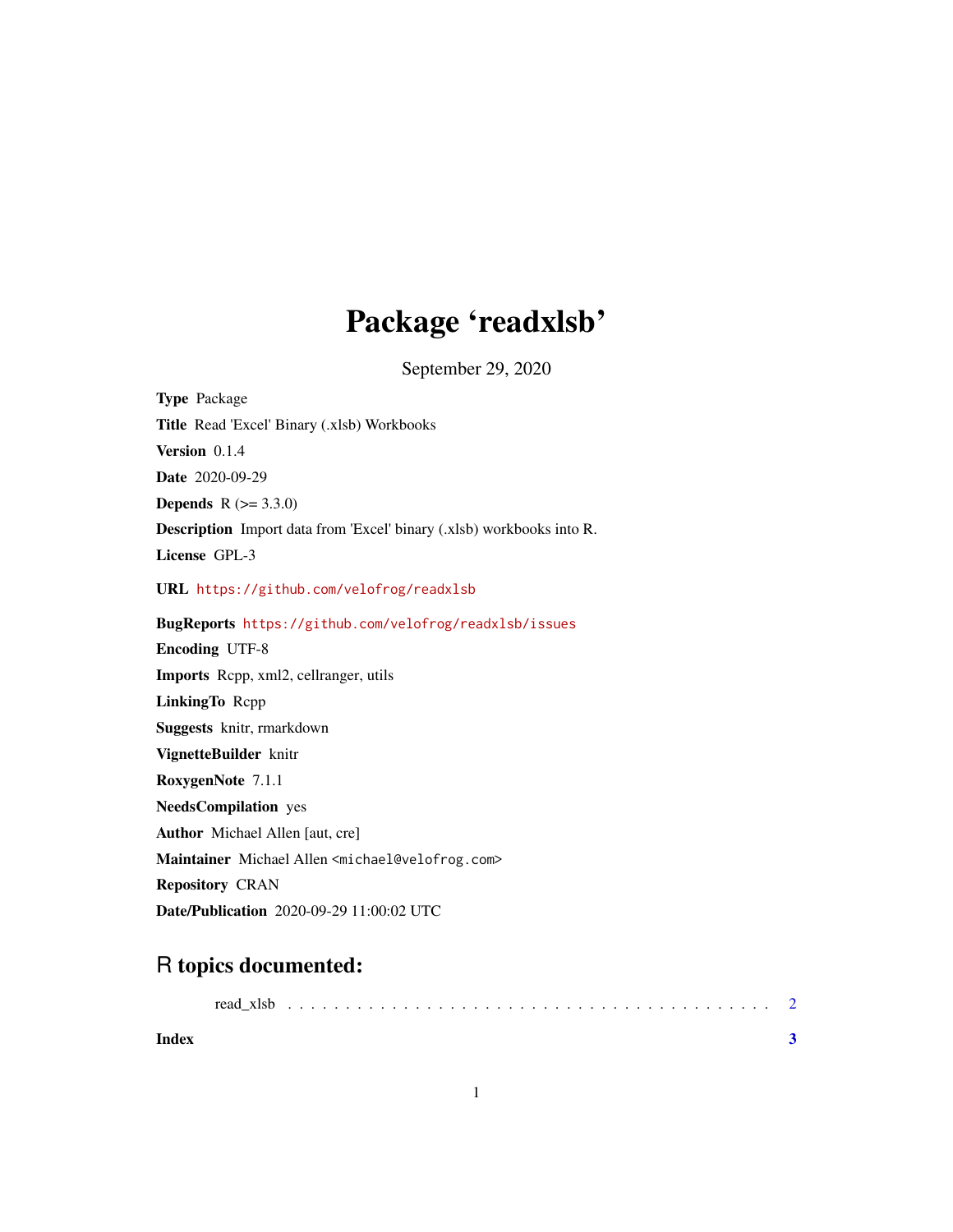<span id="page-1-0"></span>

#### Description

Imports a region from an xlsb workbook

#### Usage

```
read_xlsb(path, sheet = NULL, range = NULL, col_names = TRUE,
col\_types = NULL, na = "", trim\_ws = TRUE, skip = 0, ...)
```
#### Arguments

| path      | Path to the xlsb workbook                                                                                             |
|-----------|-----------------------------------------------------------------------------------------------------------------------|
| sheet     | Name or index of the sheet to read. If the sheet name is specified as part of the<br>range, this parameter is ignored |
| range     | A named range or a string representing an excel range (of the form Sheet!A1:D10)<br>or a cellranger object            |
| col_names | TRUE uses the first row as the column name, FALSE sets names to column.#,<br>or a character vector                    |
| col_types | NULL to imply type from spreadsheet or one of ignore/logical/numeric/date/string<br>per column                        |
| na        | Single string or array of strings to interpret as missing                                                             |
| trim_ws   | Trim whitespace from strings                                                                                          |
| skip      | Number of rows to skip before reading data                                                                            |
| $\ddotsc$ | Additional options. Pass debug $=$ TRUE to return xlsb environment                                                    |

#### Examples

```
read_xlsb(path = system.file("extdata", "TestBook.xlsb", package = "readxlsb"),
range = "PORTFOLIO")
```